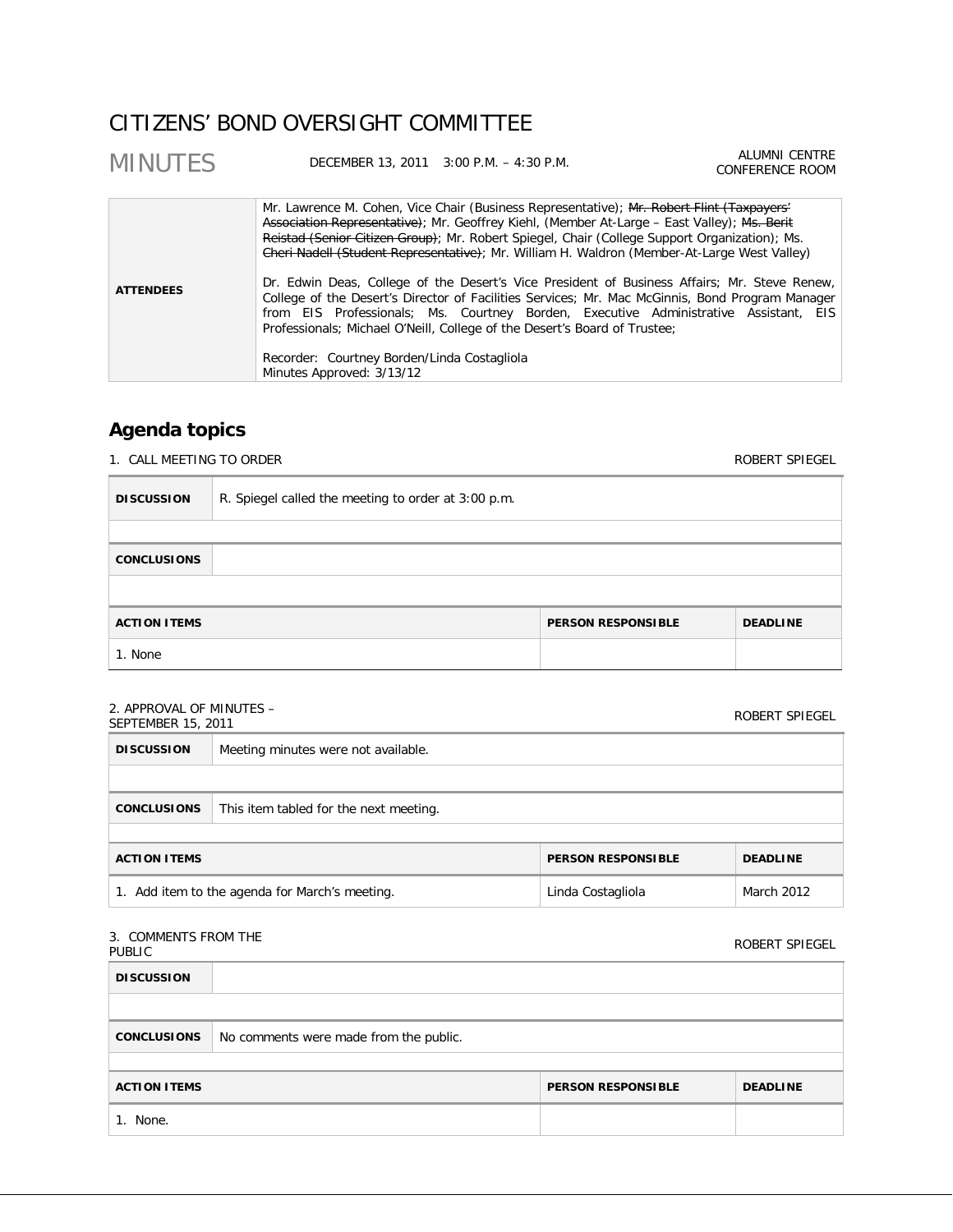# 4. RESIGNATION OF MEMBER EDWIN DEAS

| <b>DISCUSSION</b>  | Robert Flint has resigned as the Taxpayers' Association Representative due to medical issues.<br>Berit Reistad, Senior Citizen Group Representative, emailed Linda Costagliola and said that she may have<br>to resign as the Senior Citizen Group because the future Citizens' Bond Oversight Committee meeting<br>dates conflict with her Norwegian Board meetings. She may be able to continue serving on this<br>committee if the committee could change the meeting dates to Mondays instead of Tuesdays. See<br>agenda item #9. |
|--------------------|---------------------------------------------------------------------------------------------------------------------------------------------------------------------------------------------------------------------------------------------------------------------------------------------------------------------------------------------------------------------------------------------------------------------------------------------------------------------------------------------------------------------------------------|
|                    |                                                                                                                                                                                                                                                                                                                                                                                                                                                                                                                                       |
| <b>CONCLUSIONS</b> | Committee accepted Robert Flint's resignation. Under the bylaws, the College is obligated to fill any<br>The College will solicit applications as soon as possible for the replacement of the Taxpayers'<br>vacancy.<br>Association Representative in order to have someone appointed for the March 2012 meeting.                                                                                                                                                                                                                     |
|                    |                                                                                                                                                                                                                                                                                                                                                                                                                                                                                                                                       |

| <b>ACTION ITEMS</b>                                                                          | <b>PERSON RESPONSIBLE</b> | <b>DEADLINE</b> |
|----------------------------------------------------------------------------------------------|---------------------------|-----------------|
| 1. Solicit applications for the vacant position of Taxpayers' Association<br>Representative. | Linda Costagliola         | ASAP            |

### 5. FINANCIAL AND PERFORMANCE AUDIT

LUND & GUTTRY

| <b>RESULTS</b>    |                                                                                                                                                                                                                                                                                                                                                                                                                                                                                                                                                                                                                                                                                                                                                                                                                                                                                                                                                                                                                                                                                                                                                                                                                                                                                                                                                                                                                                                                                                                           |
|-------------------|---------------------------------------------------------------------------------------------------------------------------------------------------------------------------------------------------------------------------------------------------------------------------------------------------------------------------------------------------------------------------------------------------------------------------------------------------------------------------------------------------------------------------------------------------------------------------------------------------------------------------------------------------------------------------------------------------------------------------------------------------------------------------------------------------------------------------------------------------------------------------------------------------------------------------------------------------------------------------------------------------------------------------------------------------------------------------------------------------------------------------------------------------------------------------------------------------------------------------------------------------------------------------------------------------------------------------------------------------------------------------------------------------------------------------------------------------------------------------------------------------------------------------|
|                   | Auditors present were Arturo Ceja and Gary Dack. Committee members received copies of the Financial<br>and Performance audit results.                                                                                                                                                                                                                                                                                                                                                                                                                                                                                                                                                                                                                                                                                                                                                                                                                                                                                                                                                                                                                                                                                                                                                                                                                                                                                                                                                                                     |
|                   | Financial Audit: On page 1, last paragraph, it states, "In our opinion, the financial statements referred to<br>above present fairly, in all material respects, the financial position and results of operations of the Bond<br>Fund of the Desert Community College District as of June 30, 2011 and 2010, in conformity with<br>accounting principles generally accepted in the United States of America." This audit was clean opinion<br>and there was nothing that said otherwise.                                                                                                                                                                                                                                                                                                                                                                                                                                                                                                                                                                                                                                                                                                                                                                                                                                                                                                                                                                                                                                   |
|                   | Throughout the report, the auditors basically covered the changes in assets, liabilities, revenues and<br>expenditures. There was about 21 million dollars of expenditures for the projects. There was about 1.5<br>million dollars in interest income. It's less this year because there is less cash available to earn interest<br>and the interest rates are a lot less than previous years. Overall, the auditors did not find any<br>inconsistencies in the numbers. The expenditures are less this year because of the timing of the projects.<br>Last year those amounts were higher because of the Cravens Student Service Center, Cafeteria and<br>couple of other projects.                                                                                                                                                                                                                                                                                                                                                                                                                                                                                                                                                                                                                                                                                                                                                                                                                                     |
|                   | Performance Audit: On page 1, last paragraph, it states, "In our opinion, the Desert Community College<br>District complied, in all material respects, with the aforementioned requirements for the year ended June<br>30, 2011." This audit was a clean opinion and there was nothing that said otherwise.                                                                                                                                                                                                                                                                                                                                                                                                                                                                                                                                                                                                                                                                                                                                                                                                                                                                                                                                                                                                                                                                                                                                                                                                               |
| <b>DISCUSSION</b> | This Bond audit is done in accordance to Proposition 39. The auditors have to look at policies and<br>regulations of the District in relation to the contractors the college has. On pages 5 and 6 is a summary<br>of the expenditures. The major project this year is the Classroom Building of 6.8 million dollars of<br>expenditures. Everything else is minor compared to last year. In conclusion, the District is in compliance<br>with Proposition 39.                                                                                                                                                                                                                                                                                                                                                                                                                                                                                                                                                                                                                                                                                                                                                                                                                                                                                                                                                                                                                                                             |
|                   | There was an observation that was made during the audit that there were several construction projects<br>being suspended in 2011-2012 fiscal year due to one main contractor that put everything else behind.                                                                                                                                                                                                                                                                                                                                                                                                                                                                                                                                                                                                                                                                                                                                                                                                                                                                                                                                                                                                                                                                                                                                                                                                                                                                                                             |
|                   | Q and A: Q. Need clarification of the 55 million dollars of refunding funds. A. There are points that are<br>required to be paid throughout the year and those amounts are basically set aside to pay those amounts<br>back, partially the original and the series. The College floated the Series A Bonds and then the College<br>had an opportunity to actually pay those bonds off and float other bonds and incurred more revenue for<br>the District (approximately 7 or 8 million dollars). At that time, that money would come back to the<br>District and would go into the bond fund. Unfortunately, refunding availabilities have changed in future<br>years because legislation had changed where the money would no longer come back to the college but<br>would actually go back to the citizens. The refunding has not taken place at many of the community<br>colleges anymore. Q. Could the College, in this economic time, issue new bonds at these low interest<br>rates and refund the existing bonds and save money? A. Probably not under Series B or C because both<br>B and C were issued at the most prosperous time. The College benefited very well from the issuance of<br>those bonds. The College could look into it though. Q. Does the College talk to any investment bankers<br>or underwriters? A. There is a meeting with an underwriter next week. The College does meet with<br>investment bankers or underwriters consistently. Q. These projects that get delayed, at what point do |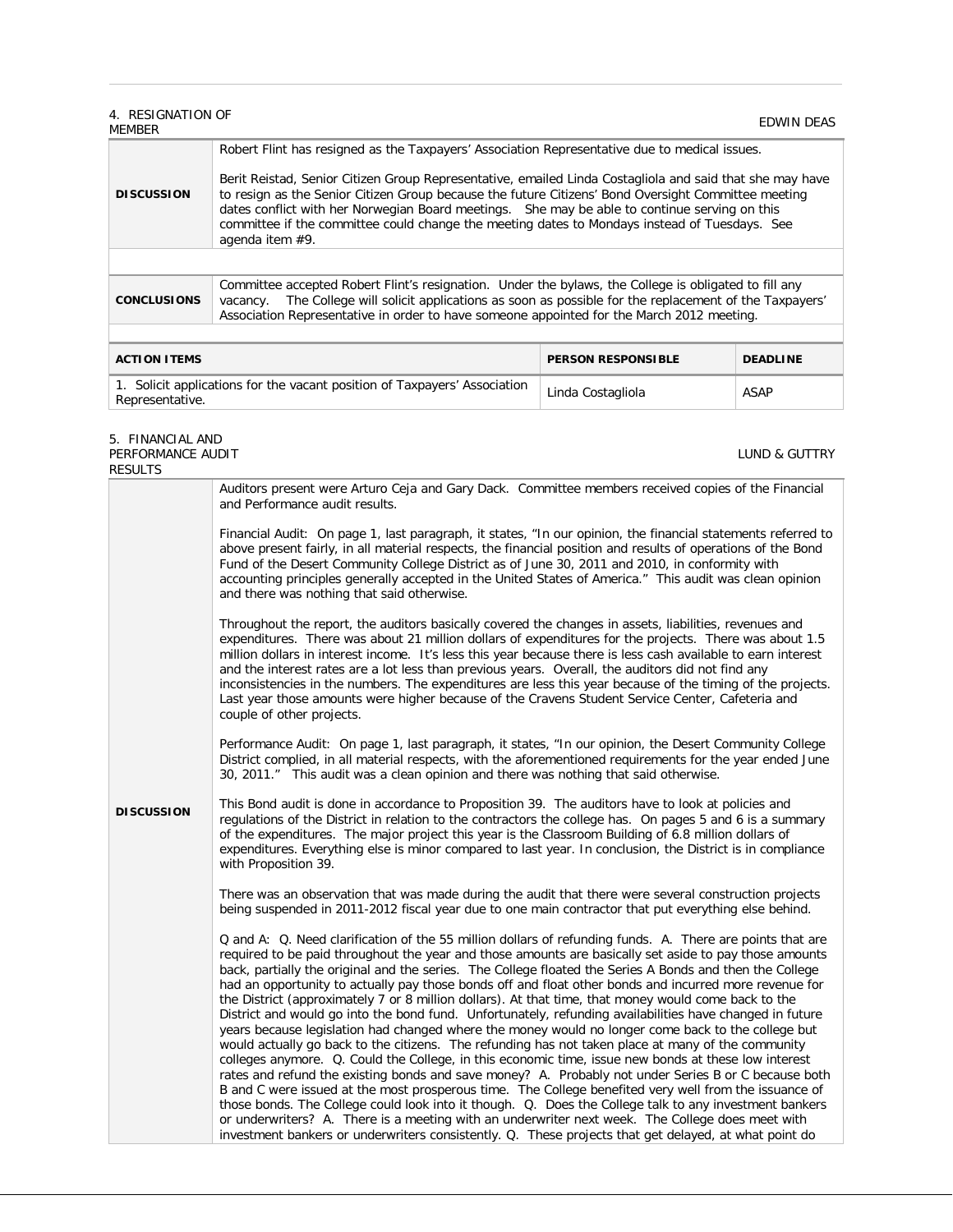these bonds run the risk of becoming taxable? A. Based on the timeline and IRS timelines, basically the District told the IRS this is how the projects timeline is going for. Once you don't agree with that timeline, then the IRS comes back and notifies you this is how much is outstanding. Currently the timeline is for 2016. If the College did not meet the timeline because of the delay, at the time that we actually issued the bonds, the College made statements based on the projects that it was going to do. If the College had responsible cause that these projects would not be done during that period of time, then the IRS would come and say what changed that. And the College would talk to them about the facts about the economic times and the DSA deferrals of finishing out jobs. The College would be able to substantiate the issue with the delay. In reasonableness, there would be no opportunity to take those bonds and tax them. The College can prove the process it went through was in fact a reasonable The College can prove the process it went through was in fact a reasonable process. There is no means to get absolution from the IRS because a delay has occurred. The College cannot go to them and ask for an extension. The College will have to be prepared, if audited, to provide the explanation that the time has not been met. The College has kept careful records where delays have occurred.

**CONCLUSIONS** A motion was made to accept the Measure B Bond Financial Audit and Performance Audit presented today by G. Kiehl and seconded by L. Cohen. All in Favor. Motion passed.

> MAC MC GINNIS STEVE RENEW

| <b>ACTION ITEMS</b> | <b>PERSON RESPONSIBLE</b> | <b>DEADLINE</b> |
|---------------------|---------------------------|-----------------|
| None.               |                           |                 |
|                     |                           |                 |

6. BOND PROJECTS UPDATE & BOND PROJECT FINANCIAL REPORT

| IINAINUIAL RLFURI |                                                                                                                                                                                                                                                                                                                                                                                                                                                                                                                                                                                                                                                                                                                                                                                                                                                                                                                                                                                                                                                                                                                                                               |  |  |
|-------------------|---------------------------------------------------------------------------------------------------------------------------------------------------------------------------------------------------------------------------------------------------------------------------------------------------------------------------------------------------------------------------------------------------------------------------------------------------------------------------------------------------------------------------------------------------------------------------------------------------------------------------------------------------------------------------------------------------------------------------------------------------------------------------------------------------------------------------------------------------------------------------------------------------------------------------------------------------------------------------------------------------------------------------------------------------------------------------------------------------------------------------------------------------------------|--|--|
|                   | M. McGinnis and Steve Renew reviewed the following items from a PowerPoint presentation:                                                                                                                                                                                                                                                                                                                                                                                                                                                                                                                                                                                                                                                                                                                                                                                                                                                                                                                                                                                                                                                                      |  |  |
|                   | <b>Project Status Reports - Current Projects:</b>                                                                                                                                                                                                                                                                                                                                                                                                                                                                                                                                                                                                                                                                                                                                                                                                                                                                                                                                                                                                                                                                                                             |  |  |
| <b>DISCUSSION</b> | <u> Classroom Building – (Project in Construction)</u><br>Architect: Steinberg Architects<br>Construction Manager: Bernards<br>Project Square Footage: 40,200 sq. ft.<br>Construction Start: Spring 2010<br>Targeted Completion: Summer 2012<br>Project Update:<br>Framing contractor continues to provide additional labor to project<br>٠<br>Roofing continues; North Wing commenced<br>$\bullet$<br>Glazing, Electrical, Framing, HVAC installation continues<br>٠<br>Second Job Walk held for IT package; two potential bidders for each IT & AV bid packages<br>٠<br>Bid opening for AV/IT scheduled for 12/9/11<br>Located on the east side of the campus by the football field<br>Sustainable Features:<br>Heating and cooling via central hydronics system<br>$\bullet$<br>Water-conserving landscape<br>$\bullet$<br>Environmental control systems via built-in architectural sun shading devices, and north-facing<br>٠<br>fenestration<br>Energy generation via photovoltaic system<br>$\bullet$<br>Building automation controls to optimize mechanical system and energy usage<br>$\bullet$<br>Will be minimum Silver LEED certified<br>$\bullet$ |  |  |
|                   | Communication Building - (Project in Construction)<br>Architect: tBP Architecture<br>Construction Manager: Pro West<br>Project Square Footage: 39,800 sq. ft.<br>Construction Start: Fall 2011<br>Estimated Project Completion: Spring 2013<br>Project Update:<br>Reviewed signage layout with District<br>Furniture mock-up scheduled for December 5-9<br>٠<br>Grubbing & tree removal completed<br>$\bullet$<br>Over-excavating complete for half the site<br>$\bullet$<br>Re-compaction complete for half the site; earthwork continues<br>Located by the Monterey entrance across from the Cravens Student Services Center building<br>Two-story building                                                                                                                                                                                                                                                                                                                                                                                                                                                                                                 |  |  |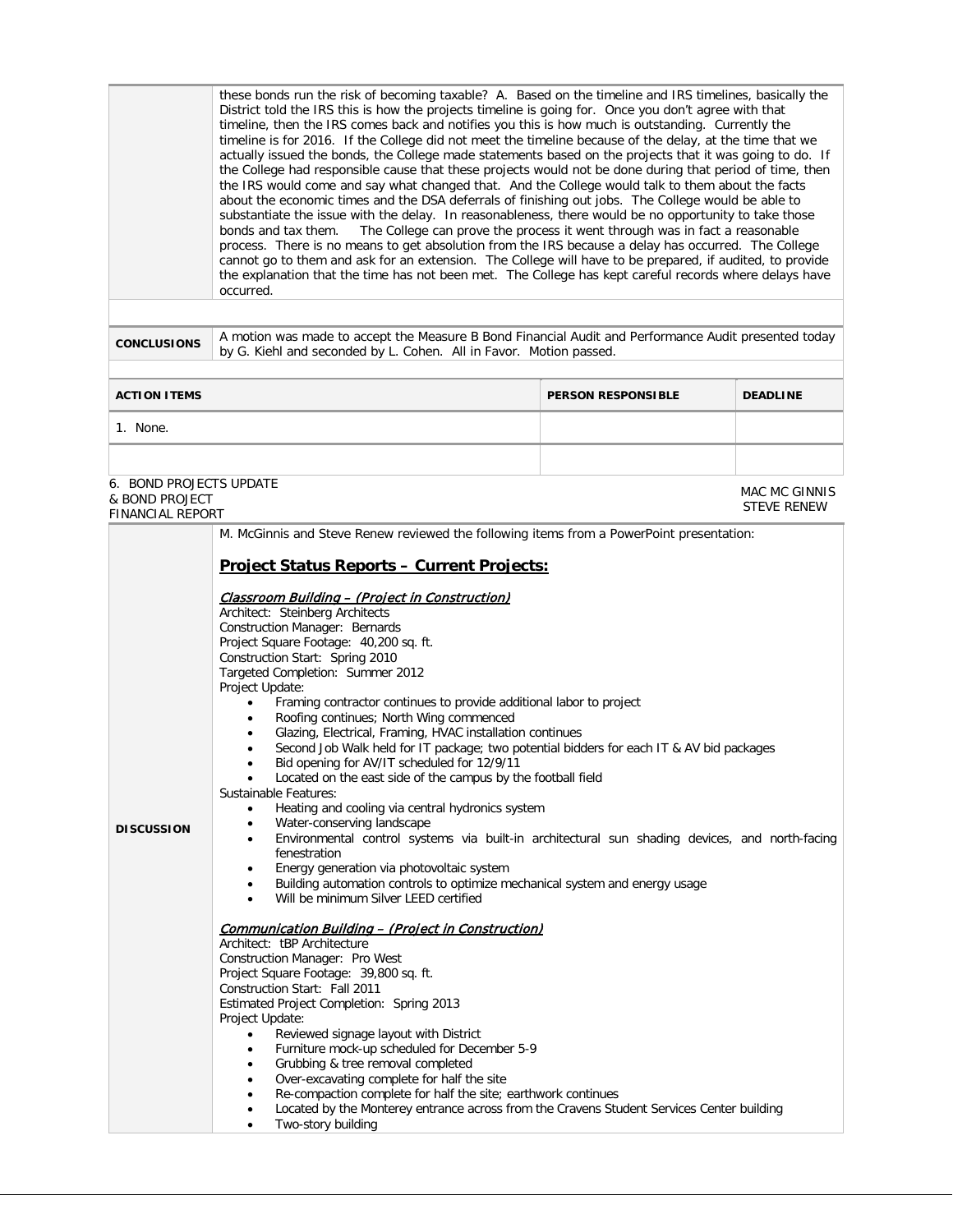Sustainable Features:

- Will be minimum Silver LEED certified
- Building automation controls to optimize mechanical system
- Water conserving landscape
- Heating and cooling via central hydronics system
- Photovoltaics on roof

#### East Valley Indio (Project in Initial Start-up Programming & Design)

Architect: gkkworks

Construction Manager: gkkworks Project Square Footage: 40,000 sq. ft. Estimated Construction Start: Fall 2012 Estimated Project Completion: Spring 2014 Project Update:

- Project signs installed at the site
- EIR's public review period ended 11/28/11. No significant comments received
- City of Indio contacted regarding schedule of utility relocation
- IID application for electrical service forwarded to architect to submit
- At Department of State Architect (DSA) plans are sent in for review for structural and accessibility
- Three-story building
- There is approximately 10,000 sq. ft. set aside for retail space

Sustainability Features:

Will be minimum Silver LEED certified

- Photovoltaic array at parking possible
- Architectural environmental control features
- Public transportation

#### West Valley - Palm Springs (Project in Initial Start-up Programming & Design)

Architect: HGA Architects

Construction Manager: Sundt Construction

Project Square Footage: 50,000 sq. ft.

Estimated Construction Start: 2013

Estimated Project Completion: 2015

Project Update:

- Special Programming meeting held with deans
- Additional funding required for Culinary Arts build-out
- Awaiting information from City of Palm Springs regarding leasing a portion of City property for the District to build streets on
- Amendments to the Specific Plan in review
- Now in schematic design phase for Phase I (50,000 sq. ft.)
- The College interests are approximately 475,000 sq. ft.
- Full build-out is 650,000 sq. ft.
- The balance could be for a commercial building, community building, and/or a theatre

Sustainability Features:

• Will be minimum Gold LEED certified

- Public transportation
- Solar Energy/10mw of energy Solar agreement has been signed by Edison Co.
	- This will be the largest amount of energy produced from a community college campus in the Nation
- Sustainable Site
- 5 Zero Planning

#### Monterey Entrance (Project in Initial Start-up Programming & Design)

Architect: PMSM Architects

Construction Manager: Pro West

Project Square Footage: Exterior Site Work

Estimated Construction Start: Summer 2012

Estimated Project Completion: Spring 2013

Project Update:

- Value Engineering measure from architect reviewed with Facilities Services Director
- Revised budget requested from CM
- Fire hydrant locations approved by Fire Marshall

Sustainability Features:

- Public transportation
- Drought Tolerant Landscape

### Career Technical Education (Project in Initial Start-up Programming & Design)

Architect: HGA Architects Construction Manager: Gilbane Project Square Footage: 21,741 sq. ft.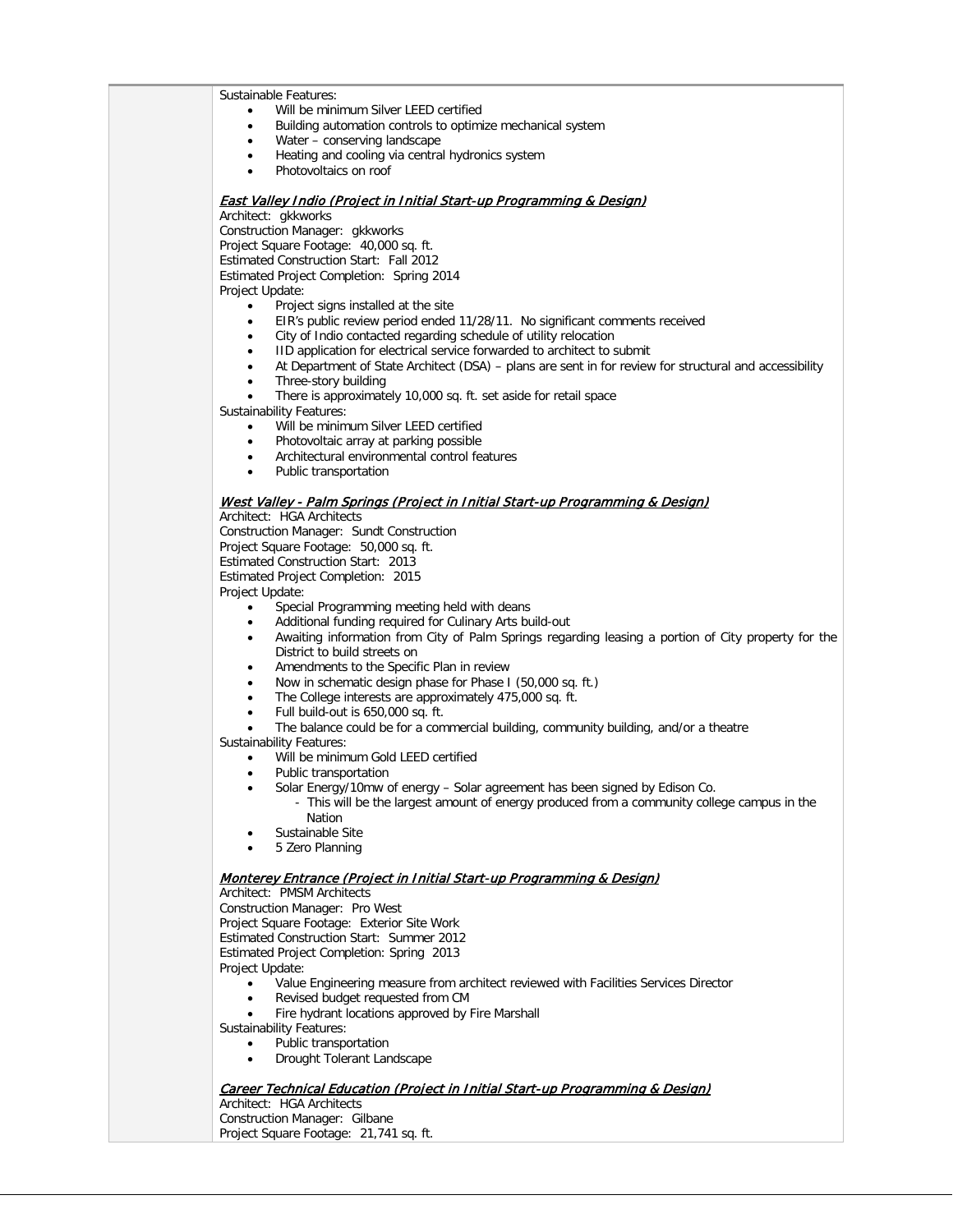| Estimated Construction Start: Fall 2013                                                                          |
|------------------------------------------------------------------------------------------------------------------|
| Estimated Project Completion: Spring 2014                                                                        |
| Project Update:                                                                                                  |
| 100% Design Development presentation to Users scheduled for 12/15/11<br>$\bullet$                                |
| LEED Commissioning Contract at District for approval<br>٠                                                        |
| This will consist of the agriculture science building, which is going to include a renovation of some<br>٠       |
| interior spaces and some upgrading to some of the greenhouses                                                    |
| Removal of the existing AT building<br>٠                                                                         |
| CTE building will house the architecture program, HVAC program, some construction technology<br>$\bullet$        |
| program, and offices.                                                                                            |
| <b>Sustainability Features:</b>                                                                                  |
| Will be minimum Silver LEED certified<br>$\bullet$                                                               |
|                                                                                                                  |
| Child Development Center (Project in Initial Start-up Programming & Design)                                      |
| Architect: HMC Architects                                                                                        |
| Construction Manager: None                                                                                       |
| Project Square Footage: 10,314 sq. ft.                                                                           |
| Estimated Construction Start: Summer 2012                                                                        |
| Estimated Project Completion: Spring 2014                                                                        |
| Project Update:                                                                                                  |
| Peak Occupancy Study underway<br>$\bullet$                                                                       |
| Electrical engineer developing scenarios for powering both new and old Child Care facilities without<br>٠        |
| utilizing SoCal Edison power                                                                                     |
| Pricing for power source determines whether the project will be in budget or in need of budget<br>$\bullet$      |
| augmentation                                                                                                     |
| This project will be constructed to the west of the existing child development center<br>٠                       |
| It will be a teaching facility with infant rooms, observation rooms, kitchen and some office spaces<br>$\bullet$ |
| Exterior playground                                                                                              |
| <b>Sustainability Features:</b>                                                                                  |
| Will be minimum Silver LEED certified<br>$\bullet$                                                               |
| Athletic Facilities (Project in Initial Start-up Programming & Design)                                           |
| Architect: LPA, Inc.                                                                                             |
| Construction Manager: Pro West                                                                                   |
| Project Square Footage: 26,840 sq. ft.                                                                           |
| Estimated Construction Start: Fall 2012                                                                          |
| Estimated Project Completion: Spring 2014                                                                        |
| Project Update:                                                                                                  |
| 50% Construction Documents review meeting scheduled<br>$\bullet$                                                 |
| Updated Cost Estimate, Schedule and Constructability review requested from Construction Manager                  |
| <b>Sustainability Features:</b>                                                                                  |
| Will be minimum Silver LEED certified                                                                            |
| Project includes two buildings and the tennis courts<br>$\bullet$                                                |
| Removal of some modular buildings on campus<br>$\bullet$                                                         |
|                                                                                                                  |
| Central Campus Redevelopment (Project in Initial Start-up Programming & Design)<br>Architect: HMC Architects     |
|                                                                                                                  |
| Construction Manager: Pro West<br>Project Square Footage: Pending                                                |
| <b>Estimated Construction Start: TBD</b>                                                                         |
| Estimated Project Completion: TBD                                                                                |
|                                                                                                                  |
| Project Update:                                                                                                  |
| Programming<br>$\bullet$<br>Second meeting scheduled                                                             |
| ٠                                                                                                                |
| This project includes three buildings and a courtyard<br>٠                                                       |
| Administration Building becomes a two-story building<br>٠                                                        |
| Hilb Building will get an extensive structural upgrade, infrastructure upgrade and renovation<br>٠               |
| Liberal Arts building becomes a two-story building                                                               |
| <b>Sustainability Features:</b><br>Will be a LEED certified project                                              |
|                                                                                                                  |
| Visual Arts (Project in Initial Start-up Programming & Design)                                                   |
| Architect: Perkins & Will                                                                                        |
| Construction Manager: Gilbane                                                                                    |
| Project Square Footage: 13,710 sq. ft.                                                                           |
| Estimated Construction Start: Fall 2012                                                                          |
| Estimated Project Completion: Fall 2013                                                                          |
| Project Update:                                                                                                  |
| Construction Manager constructability comments of 50% Construction Documents received<br>$\bullet$               |

• Meeting held with faculty to review program spaces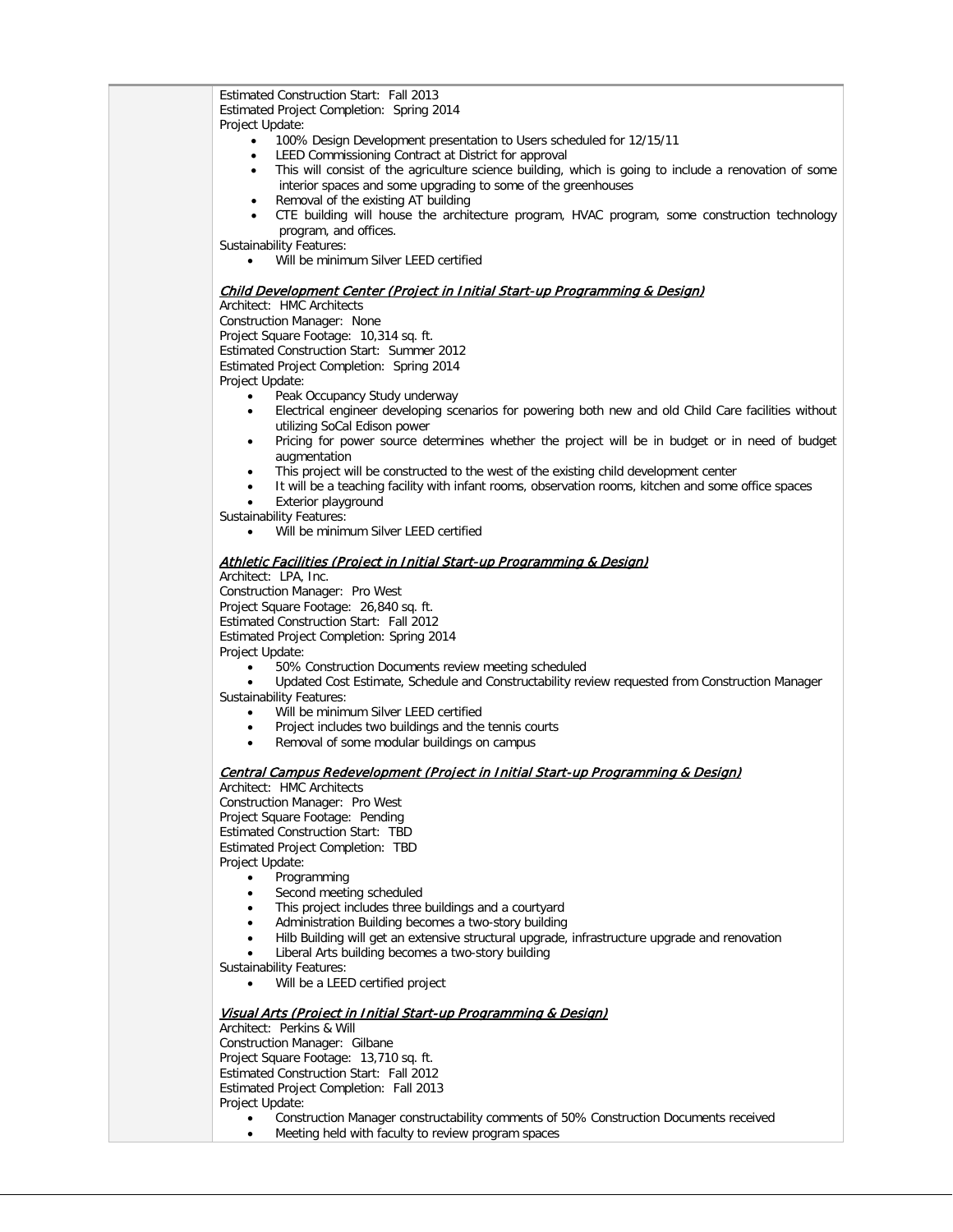- LEED commissioning agents review comments received
- New building that will be constructed on the north side of the ring road that runs around the campus to the east of the Marks Gallery
- This building will house all the art programs
- The old art building will be used for storage space

Sustainable Features:

Will be minimum Silver LEED certified

### Stagecraft (Project in Initial Start-up Programming & Design)

Architect: PMSM Architects Construction Manager: None Project Square Footage: TBD Estimated Construction Start: Spring 2013 Estimated Project Completion: Spring 2014 Project Update:

- Programming
- Work Strategy Plan and Budget continue
- Location will the north of Theatre Too
- This building will house a number of different programs (i.e. makeup, costume repair, set designs, etc.)

### **Financial Report**

Project Allocations Budget

- Completed Projects:
	- Committed Project Budget: \$85,593,141 Total Expended: \$85,593,141
- Current Projects Ongoing: Committed Project Budget: \$273,627,895 Expenditures to date: \$77,661,700
- Future Projects: Committed Project Budget: \$31,500,000
- **Contingency**
- Committed Project Budget: \$6,473,579
- Central Contracted Management Fees: Committed Project Budget: \$\$20,853,036 Expenditures to date: \$15,732,434
- Total Committed Project Budget: \$418,047,651
- Total Expenditures to Date: \$178,987,275
- Funding Sources:
	- Bond Series "A" \$65,000,000 Bond Series "B" - \$57,850,000 Bond Series "C" - \$223,648,444 State - \$3,144,000 RDA - \$30,000,000 Interest - \$30,000,000 Refinance - \$7,500,000 Rebates - \$905,207 TOTAL Funding Sources: \$418,047,651 • Deferred Projects – Bond 2:
- Committed Project Budget: 47,013,440

### Discussions:

The items listed on the Deferred Projects – Bond 2 is a starting point. They are items that were contemplated first time around but for various reasons have been deferred. For a second bond program, the College is just at the very early stages of discussing what it might look like. The College would probably include these projects on the list although they would be validated again to make sure they are still needed and then develop any other further needs. The College is thinking about trying to incorporate into its second bond program a living endowment for technology and possibly a living endowment for the maintenance of the buildings. This way the annual income from these endowments could provide a study revenue flow to those two purposes. Right now they suffer most from bad years and sometimes they suffer in good years because the College is spending money in technology and then a couple of years later the College cannot maintain it because the income flow has declined. There was a question about West Valley and East Valley Campuses may incur additional costs for final build-out and is the college looking at the possibility of localizing a bond. Currently, the College's discussions have been internal but it may be something to look into it.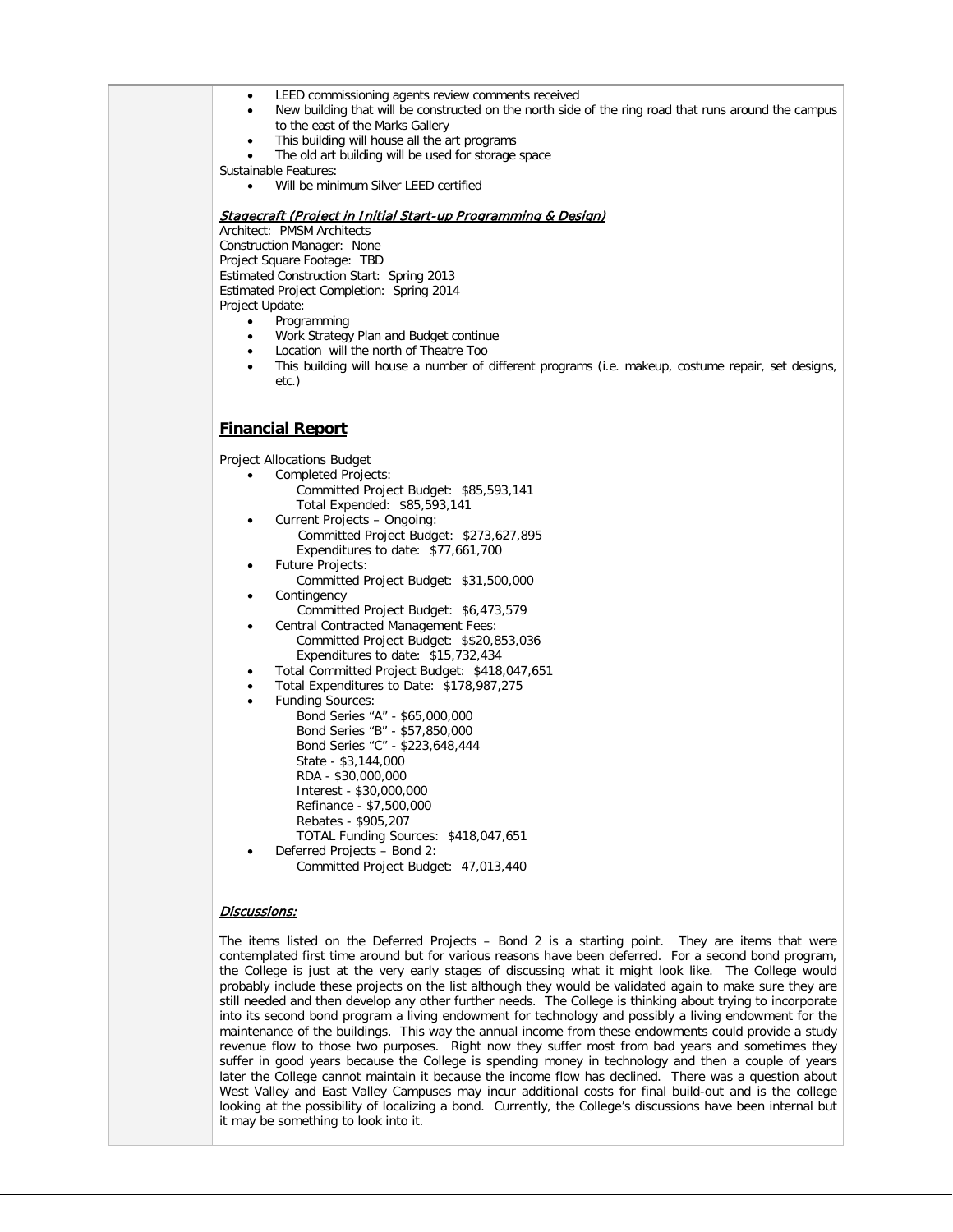| R. Spiegel posed the following question to M. McGinnis; "Are you aware of any Bond funds that have been<br>spent or committed for any project or purpose not covered or included in the language of the bond issue<br>approved by the voters?" M. McGinnis responded: "No."<br>R. Spiegel posed the following question to S. Renew; "Are you aware of any Bond funds that have been<br>spent or committed for any project or purpose not covered or included in the language of the bond issue<br>approved by the voters?" S. Renew responded: "No." |                                                                                                                                                |                           |                 |
|------------------------------------------------------------------------------------------------------------------------------------------------------------------------------------------------------------------------------------------------------------------------------------------------------------------------------------------------------------------------------------------------------------------------------------------------------------------------------------------------------------------------------------------------------|------------------------------------------------------------------------------------------------------------------------------------------------|---------------------------|-----------------|
| <b>CONCLUSIONS</b>                                                                                                                                                                                                                                                                                                                                                                                                                                                                                                                                   | A motion to receive and file the bond project update and financial report by W. Waldron, seconded by G.<br>Kiehl. All approved. Motion passed. |                           |                 |
| <b>ACTION ITEMS</b>                                                                                                                                                                                                                                                                                                                                                                                                                                                                                                                                  |                                                                                                                                                | <b>PERSON RESPONSIBLE</b> | <b>DEADLINE</b> |
| 1. None                                                                                                                                                                                                                                                                                                                                                                                                                                                                                                                                              |                                                                                                                                                |                           |                 |
|                                                                                                                                                                                                                                                                                                                                                                                                                                                                                                                                                      |                                                                                                                                                |                           |                 |

#### 7. 10 GOOD REASONS FOR THE BOND REASONS FOR THE SUPERINT STATES OF THE BOND PROGRAM THE BOND PROGRAM THE BOND PROGRAM THE SUPERINT STATES OF THE BOND PROGRAM THE BOND PROGRAM THE SUPERINT STATES OF THE BOND PROGRAM THE SUPERINT STATES OF THE SUP

**DISCUSSION** At the last meeting, there was an issue that came up on how can the College reconcile pursuing the bond program at a time when the College has operating budget challenges. Around that time, the Board of Trustees asked the college to take a serious look at the bond program and to look at the consequences of suspending it. The committee reviewed the first section of page 6 from the draft 2010-2011 annual report. It states, "It was concluded that it was essentially impractical to contemplate suspension of the bond program and in fact there are at least ten (10) good reasons for pursuing it to completion: 1) It enables COD to develop new campus sites and facilities to serve the entire Coachella Valley during the second 50 years of the College's existence; 2) It addresses contemporary health and safety, disability access, and building code compliance requirements; 3) It gives students and faculty access to the highest quality teaching and learning environments which is critical to our mission; 4) It enables renovation of substandard and no-longer-fit-for purpose facilities and permits systematic replacement of all modular buildings; 5) It facilitates the replacement of aging and inefficient service infrastructure; 6) It takes COD closer to contemporary technology standards; 7) It positions COD long-term to meet the demands of a growing and diversifying Valley population once the short-term state funding crisis is overcome; 8) It provides the opportunity for COD to practically demonstrate leadership in sustainability stewardship in all its new buildings and campuses; 9) It must be aggressively pursued to completion because the bond funds must be expended in a defined timeframe for the purposes identified in the bond election and we are currently enjoying the most favorable construction market in years; and 10) It represents a significant economic development driver for the Valley in its own right currently and in the longer term through the facilities created." The operating budget is a short-term perspective. The College has plans to be out of economic crises in four years, if the State allows.

**CONCLUSIONS** It was concluded by the District that it was essentially impractical to contemplate suspension of the bond program.

| <b>ACTION ITEMS</b> | <b>PERSON RESPONSIBLE</b> | <b>DEADLINE</b> |
|---------------------|---------------------------|-----------------|
| None.               |                           |                 |
|                     |                           |                 |

#### 8. DRAFT 2010-2011 ANNUAL REPORT TERM IN THE STEVE RENEW STEVE RENEW STEVE RENEW STEVE RENEW STEVE RENEW

|                   | The committee reviewed the draft 2010-2011 annual report. There was a request to include the words<br>"by the District" after the word "concluded" in the last sentence of the first paragraph on page 6. |  |
|-------------------|-----------------------------------------------------------------------------------------------------------------------------------------------------------------------------------------------------------|--|
| <b>DISCUSSION</b> | As soon as the future Citizens' Bond Oversight Committee meeting dates are confirmed, they will be<br>added on page 8.                                                                                    |  |
|                   | S. Renew mentioned that the Cravens Student Service Center has just been awarded the LEED<br>(Leadership in Energy & Environmental Design) Gold certificate.                                              |  |